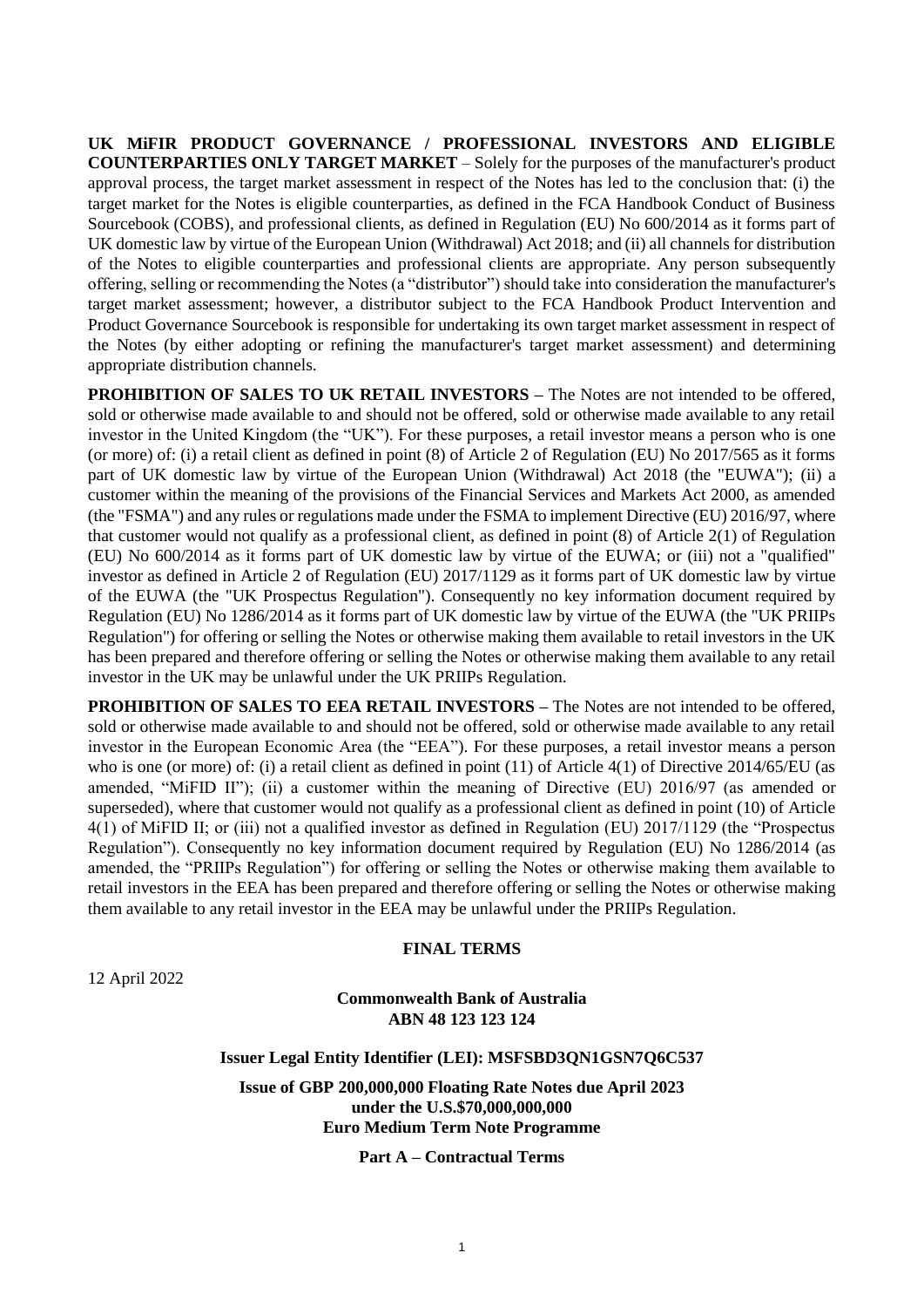Terms used herein shall be deemed to be defined as such for the purposes of the Conditions set forth in the Programme Circular dated 2 July 2021 and the supplements to it dated 16 August 2021 and 10 February 2022 which together constitute a base prospectus for the purposes of the UK Prospectus Regulation (the "Programme") Circular"). This document constitutes the Final Terms of the Notes described herein for the purposes of the UK Prospectus Regulation and must be read in conjunction with the Programme Circular in order to obtain all the relevant information. The Programme Circular has been published on the Issuer's website at: [http://www.commbank.com.au/about-us/investors/emtn-programme.html.](http://www.commbank.com.au/about-us/investors/emtn-programme.html)

| 1. | Issuer:                                                                                                                    | Commonwealth Bank of Australia                                                                                                                                     |  |
|----|----------------------------------------------------------------------------------------------------------------------------|--------------------------------------------------------------------------------------------------------------------------------------------------------------------|--|
| 2. | Series of which Notes are to be treated as<br>(i)<br>forming part:                                                         | 6464                                                                                                                                                               |  |
|    | (ii) Tranche Number:                                                                                                       | $\mathbf{1}$                                                                                                                                                       |  |
|    | (iii) Date on which the Notes will be<br>consolidated and form a single Series:                                            | Not Applicable                                                                                                                                                     |  |
| 3. | Specified Currency or Currencies:                                                                                          | Pounds Sterling ("GBP")                                                                                                                                            |  |
| 4. | <b>Aggregate Nominal Amount:</b>                                                                                           |                                                                                                                                                                    |  |
|    | Series:<br>(i)                                                                                                             | GBP 200,000,000                                                                                                                                                    |  |
|    | (ii) Tranche:                                                                                                              | GBP 200,000,000                                                                                                                                                    |  |
| 5. | <b>Issue Price:</b>                                                                                                        | 100.756 per cent. of the Aggregate Nominal Amount                                                                                                                  |  |
| 6. | <b>Specified Denominations:</b><br>(i)                                                                                     | GBP 100,000                                                                                                                                                        |  |
|    |                                                                                                                            |                                                                                                                                                                    |  |
|    | (ii) Calculation<br>Amount<br>(in<br>relation<br>to<br>calculation of interest on Notes in global<br>form see Conditions): | Specified Denomination                                                                                                                                             |  |
| 7. | (i) Issue Date:                                                                                                            | 14 April 2022                                                                                                                                                      |  |
|    | (ii) Interest Commencement Date:                                                                                           | <b>Issue Date</b>                                                                                                                                                  |  |
| 8. | <b>Maturity Date:</b>                                                                                                      | Interest Payment Date falling in or nearest to April<br>2023                                                                                                       |  |
| 9. | <b>Interest Basis:</b>                                                                                                     | Compounded Daily SONIA+1 per cent. Floating Rate<br>(see paragraph 14 below)                                                                                       |  |
|    | 10. Redemption/Payment Basis:                                                                                              | Subject to any purchase and cancellation or early<br>redemption, the Notes will be redeemed on the<br>Maturity Date at 100.00 per cent. of their nominal<br>amount |  |
|    | 11. Change of Interest Basis:                                                                                              | Not Applicable                                                                                                                                                     |  |
|    | 12. Put/Call Options:                                                                                                      | Not Applicable                                                                                                                                                     |  |
|    | PROVISIONS RELATING TO INTEREST (IF ANY) PAYABLE                                                                           |                                                                                                                                                                    |  |
|    | $\mathbf{r}$ in $\mathbf{M}$ in $\mathbf{r}$                                                                               | $\mathbf{M}$ $\mathbf{A}$ $\mathbf{I}$ $\mathbf{I}$ $\mathbf{I}$ $\mathbf{I}$ $\mathbf{I}$                                                                         |  |

<span id="page-1-0"></span>

|     | 13. Fixed Rate Note Provisions |                                   | Not Applicable                                                                                                                          |
|-----|--------------------------------|-----------------------------------|-----------------------------------------------------------------------------------------------------------------------------------------|
|     |                                | 14. Floating Rate Note Provisions | Applicable                                                                                                                              |
| (1) | Payment Date(s):               | Specified Period(s)/Specified     | Interest 14 July 2022, 14 October 2022, 14 January 2023 and<br>14 April 2023, subject to the Business Day<br>Convention specified below |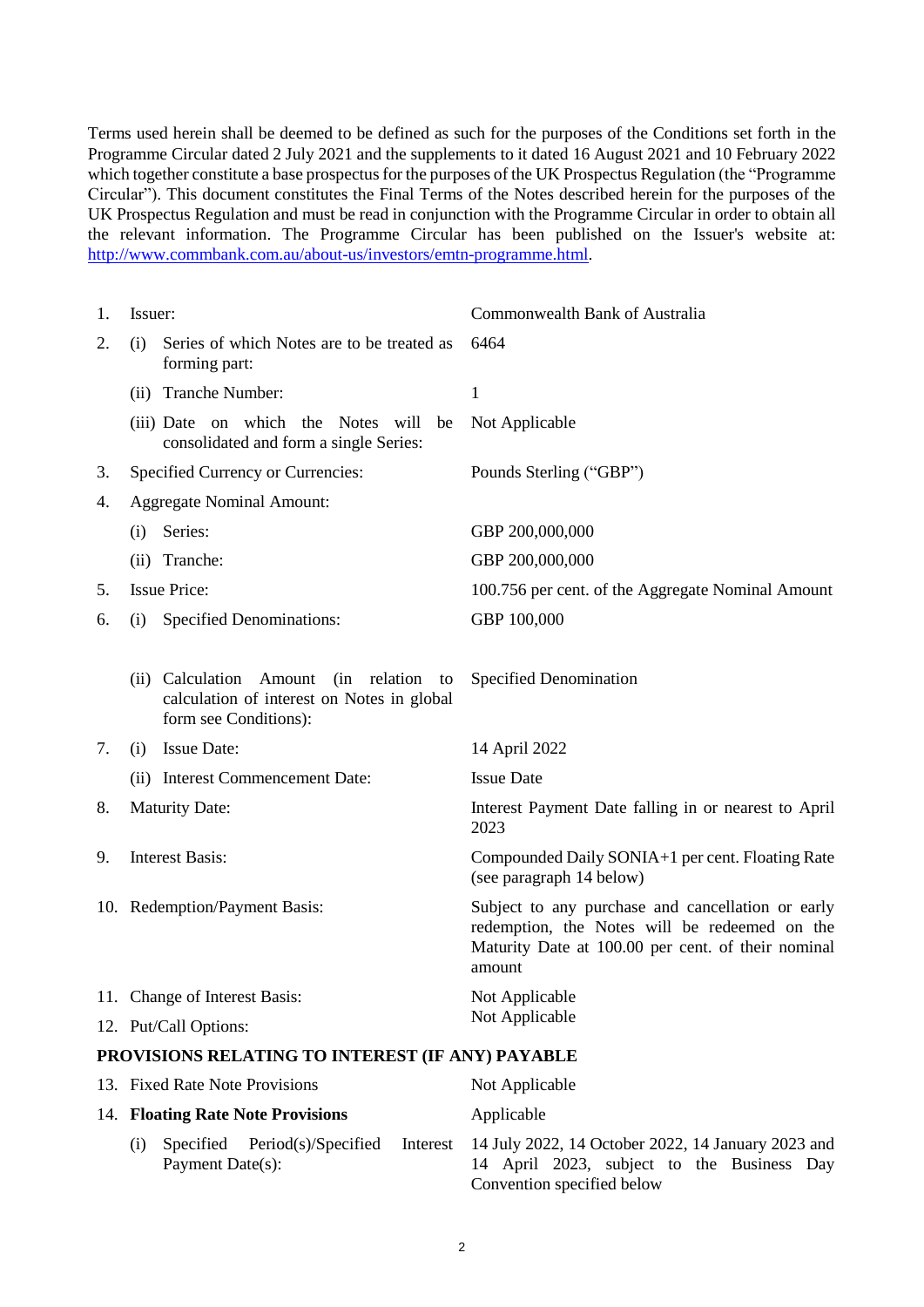| (ii) Business Day Convention:                                                                                                                    | Modified Following Business Day Convention                                            |
|--------------------------------------------------------------------------------------------------------------------------------------------------|---------------------------------------------------------------------------------------|
| (iii) Additional Business Centre(s):                                                                                                             | London, New York and Sydney                                                           |
| (iv) Manner in which the Rate of Interest and<br>Interest Amount are to be determined:                                                           | <b>Screen Rate Determination</b>                                                      |
| Calculation to be on a Calculation Amount<br>(V)<br>Basis:                                                                                       | Not Applicable                                                                        |
| (vi) Party responsible for determining the Rate<br>of Interest and/or calculating the Interest<br>Amount (if not the Principal Paying<br>Agent): | Not Applicable                                                                        |
| (vii) Screen Rate Determination:                                                                                                                 | Applicable                                                                            |
| Reference Rate:                                                                                                                                  | Compounded Daily SONIA                                                                |
| Interest Determination Date(s):                                                                                                                  | Fifth London business day prior to the end of each<br><b>Floating Interest Period</b> |
| Relevant Screen Page:                                                                                                                            | Reuters Screen Overnight SONIA page (or any<br>replacement thereto)                   |
| <b>Observation Look-Back Period:</b>                                                                                                             | <b>Five London Banking Days</b>                                                       |
| ISDA Determination:<br>(viii)                                                                                                                    | Not Applicable                                                                        |
| (ix) Linear Interpolation:                                                                                                                       | Not Applicable                                                                        |
| $(x)$ Margin(s):                                                                                                                                 | $+1$ per cent. per annum                                                              |
| (xi) Minimum Rate of Interest:                                                                                                                   | Not Applicable                                                                        |
| (xii) Maximum Rate of Interest:                                                                                                                  | Not Applicable                                                                        |
| Day Count Fraction:<br>(xiii)                                                                                                                    | Actual/365 (Fixed), Adjusted                                                          |
| 15. Zero Coupon Note Provisions                                                                                                                  | Not Applicable                                                                        |
| PROVISIONS RELATING TO REDEMPTION                                                                                                                |                                                                                       |
| 16. Issuer Call:                                                                                                                                 | Not Applicable                                                                        |
| 17. Investor Put:                                                                                                                                | Not Applicable                                                                        |
| 18. Final Redemption Amount:                                                                                                                     | GBP 100,000 per Calculation Amount                                                    |
| 19. Early Redemption<br>Amount<br>payable<br>on<br>redemption for taxation reasons or on event of<br>default:                                    | Condition 6(f) shall apply                                                            |

# **GENERAL PROVISIONS APPLICABLE TO THE NOTES**

| 20. Form of Notes:                                                      | <b>Bearer Notes:</b>                               |
|-------------------------------------------------------------------------|----------------------------------------------------|
|                                                                         | Temporary Bearer Global Note exchangeable for a    |
|                                                                         | Permanent Bearer Global Note which is exchangeable |
|                                                                         | for Definitive Notes upon an Exchange Event        |
| 21. Payment Business Day Convention                                     | Modified Following Business Day Convention         |
| 22. Additional Financial Centre(s):                                     | New York, Sydney and London                        |
| 23. Talons for future Coupons to be attached to No<br>Definitive Notes: |                                                    |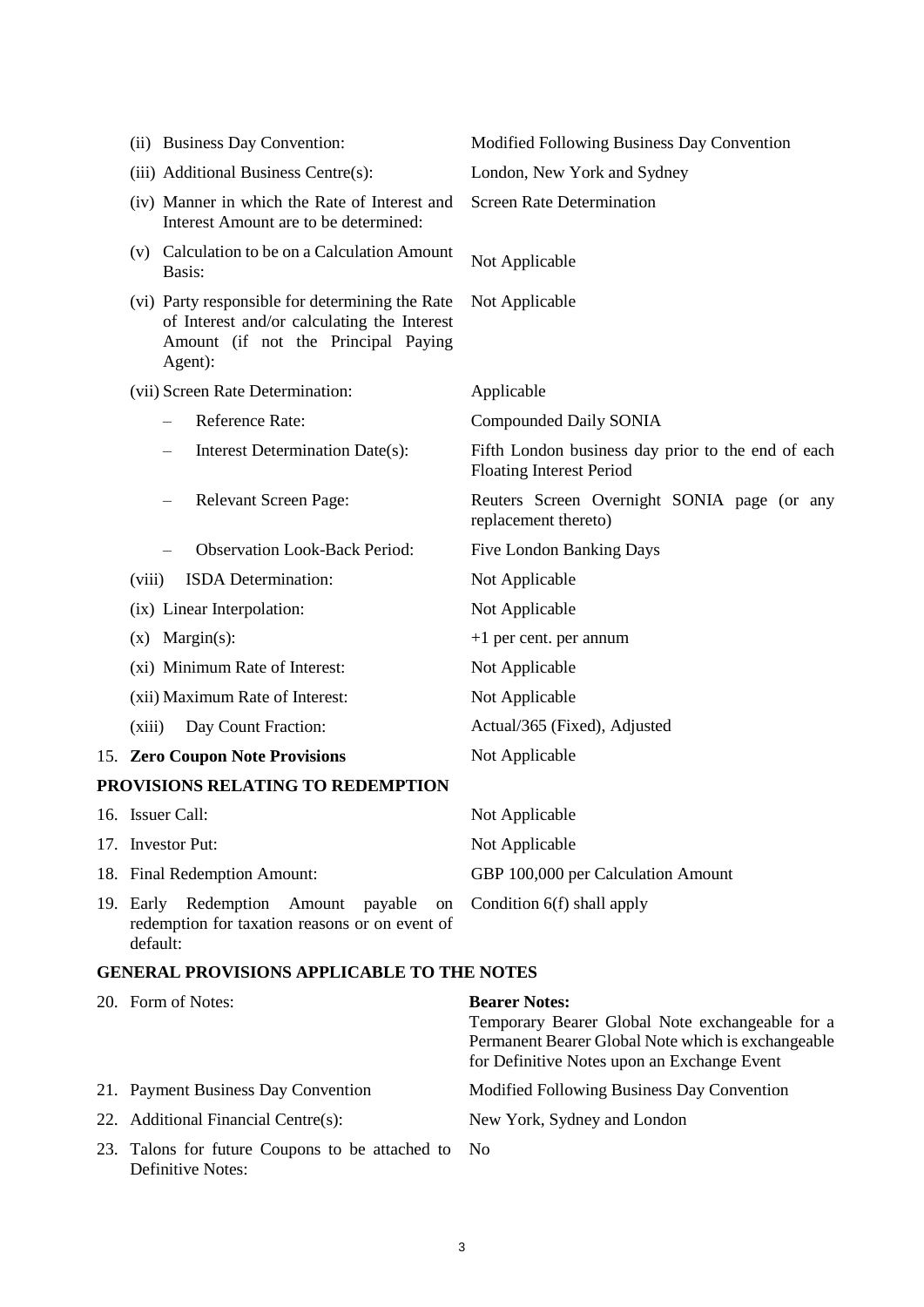# **PROVISIONS APPLICABLE TO RMB NOTES**

|                     | 24. RMB Currency Event:                                                                | Not Applicable |
|---------------------|----------------------------------------------------------------------------------------|----------------|
|                     | 25. Spot Rate (if different from that set out in Not Applicable<br>Condition $7(1)$ :  |                |
|                     | 26. Party responsible for calculating the Spot Rate: Not Applicable                    |                |
|                     | 27. Relevant Currency (if different from that in Not Applicable<br>Condition $7(1))$ : |                |
|                     | 28. RMB Settlement Centre(s):                                                          | Not Applicable |
| <b>DISTRIBUTION</b> |                                                                                        |                |
|                     | 29. Additional selling restrictions:                                                   | Not Applicable |

Signed on behalf of **Commonwealth Bank of Australia:**

| Duly authorised |  |
|-----------------|--|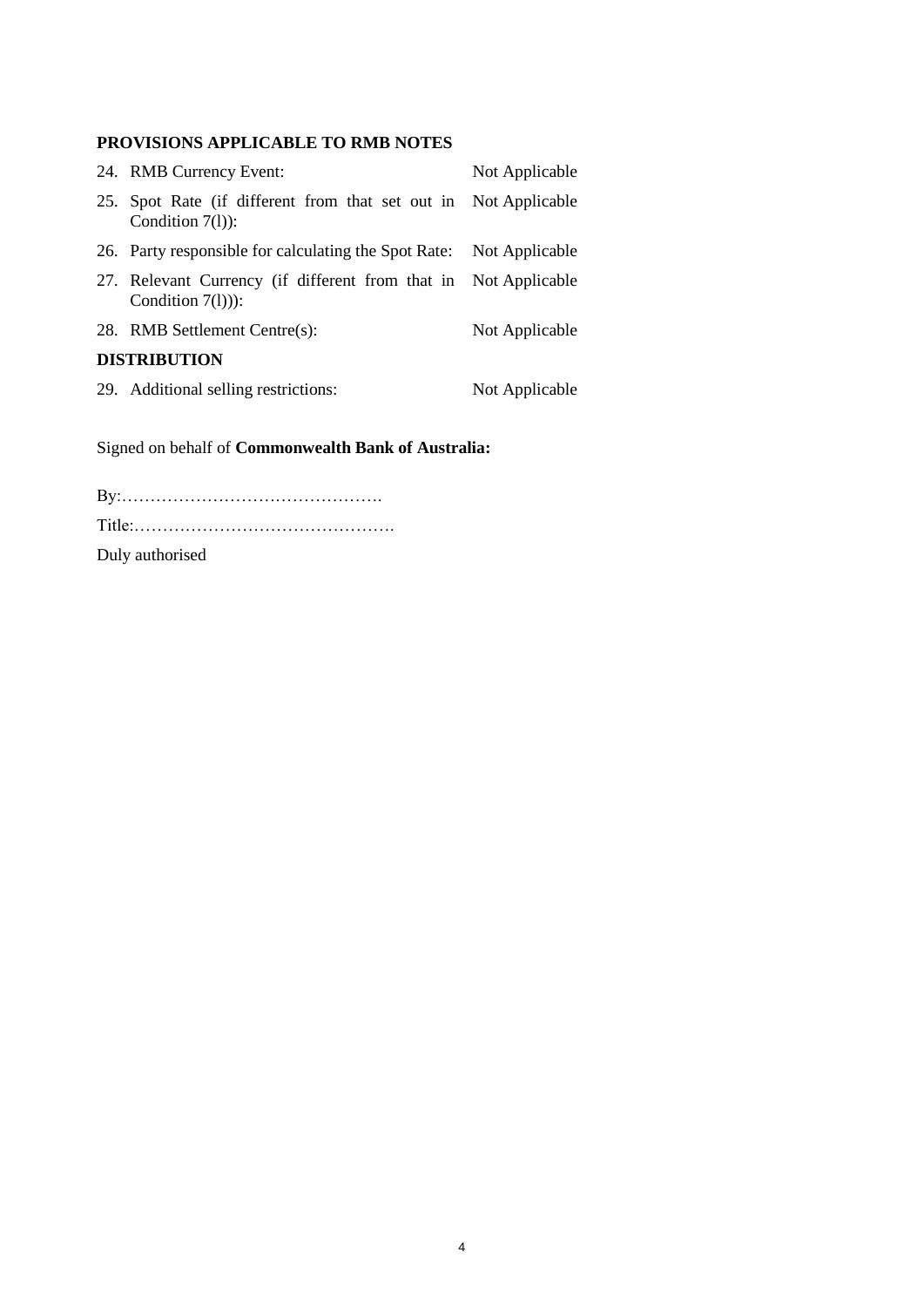### **Part B – Other Information**

#### **1. LISTING AND ADMISSION TO TRADING**

 $2.$ 

|    | Listing and admission to trading:<br>(1)                                      | Application is expected to be made by the Issuer (or<br>on its behalf) for the Notes to be admitted to trading<br>on the London Stock Exchange's regulated market<br>with effect from the Issue Date. |
|----|-------------------------------------------------------------------------------|-------------------------------------------------------------------------------------------------------------------------------------------------------------------------------------------------------|
|    | (ii) Estimate of total expenses related to GBP 5,080<br>admission to trading: |                                                                                                                                                                                                       |
| 2. | <b>RATINGS</b>                                                                |                                                                                                                                                                                                       |
|    |                                                                               | The Notes to be issued are expected to be rated:                                                                                                                                                      |
|    |                                                                               | Moody's: Aa3                                                                                                                                                                                          |
| 3. | <b>REASONS FOR THE OFFER</b>                                                  |                                                                                                                                                                                                       |

See "Use of Proceeds" wording in Programme Circular

## **4. INTERESTS OF NATURAL AND LEGAL PERSONS INVOLVED IN THE ISSUE**

Save for so far as the Issuer is aware, no person involved in the issue of the Notes has an interest material to the offer. The Dealer and its affiliates have engaged, and may in the future engage, in investment banking and/or commercial banking transactions with, and may perform other services for, the Issuer and its affiliates in the ordinary course of business.

| 5. | <b>YIELD</b>         | Not Applicable |
|----|----------------------|----------------|
|    | Indication of Yield: |                |

# **6. HISTORIC INTEREST RATES (FLOATING RATE NOTES ONLY)**

Details of SONIA rates can be obtained from Reuters.

## **7. OPERATIONAL INFORMATION**

| (i)    | ISIN:                                                                                                                            | XS2469466713                                                                                                                                                                                                                                                                                                                                                                                                                                |
|--------|----------------------------------------------------------------------------------------------------------------------------------|---------------------------------------------------------------------------------------------------------------------------------------------------------------------------------------------------------------------------------------------------------------------------------------------------------------------------------------------------------------------------------------------------------------------------------------------|
| (ii)   | Common Code:                                                                                                                     | 246946671                                                                                                                                                                                                                                                                                                                                                                                                                                   |
|        | $(iii)$ CFI:<br>$(iv)$ FISN:                                                                                                     | DTFXFB, as set out on the website of the<br><b>Association of National Numbering Agencies</b><br>(ANNA) or alternatively sourced from the<br>responsible National Numbering Agency that<br>assigned the ISIN<br>COMMNW.BK(AU)/1 MTN 20230414, as set out<br>on the website of the Association of National<br>Numbering Agencies (ANNA) or alternatively<br>sourced from the responsible National Numbering<br>Agency that assigned the ISIN |
| (v)    | <b>CMU</b> Instrument Number:                                                                                                    | Not Applicable                                                                                                                                                                                                                                                                                                                                                                                                                              |
|        |                                                                                                                                  |                                                                                                                                                                                                                                                                                                                                                                                                                                             |
|        | system(s) other than<br>(vi) Any clearing<br>Euroclear and Clearstream, Luxembourg<br>and the relevant identification number(s): | Not Applicable                                                                                                                                                                                                                                                                                                                                                                                                                              |
|        | (vii) CMU Lodging and Paying Agent:                                                                                              | Not Applicable                                                                                                                                                                                                                                                                                                                                                                                                                              |
| (viii) | Delivery:                                                                                                                        | Delivery against payment                                                                                                                                                                                                                                                                                                                                                                                                                    |